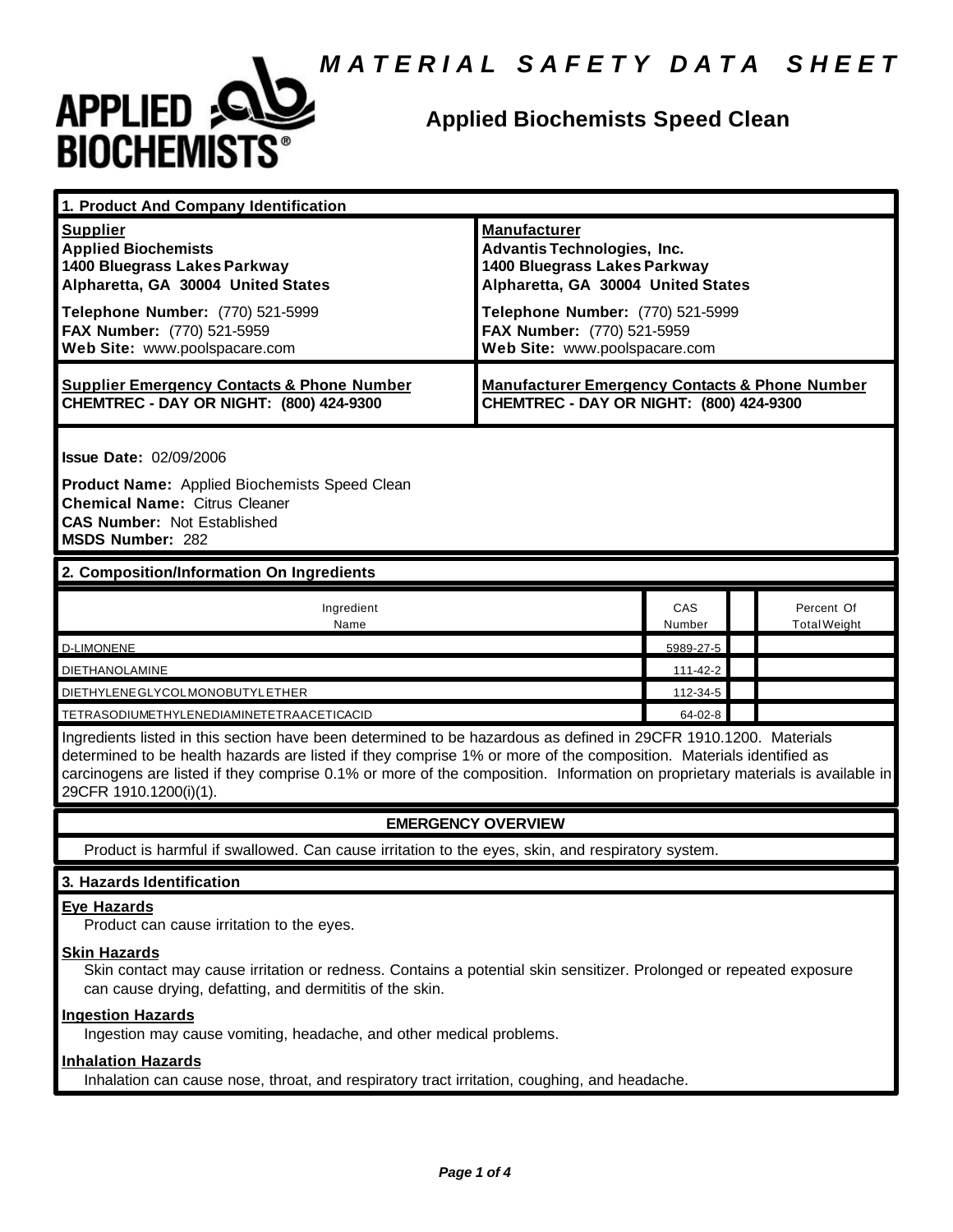## *M A T E R I A L S A F E T Y D A T A S H E E T*

### **Applied Biochemists Speed Clean**

#### **4. First Aid Measures**

#### **Eye**

Flush with water for at least 15 minutes. Seek medical attention.

#### **Skin**

Wash affected area with copious amounts of soap and water. If irritation persists, seek medical attention.

#### **Ingestion**

Seek medical attention immediately. Do not induce vomiting.

#### **Inhalation**

If symptoms are noticed, move to fresh air. If symptoms persist, seek medical attention.

#### **Fire Fighting (Pictograms)**



#### **5. Fire Fighting Measures**

**Flash Point:** 123 °F 50 °C **Flammability Class:** Combustible **Lower Explosive Limit:** Not Determined **Upper Explosive Limit:** Not Determined

#### **Fire And Explosion Hazards**

Combustible Liquid. Keep away from heat, sparks, and open flame. Guard against spontaneous combustion of improperly discarded cleaning rags. May form peroxides of unknown stability.

#### **Extinguishing Media**

Carbon Dioxide, foam, or dry chemical.

#### **Fire Fighting Instructions**

SCBA recommended. Smother to exclude air. Do not use water. Handle as an oil fire.

#### **6. Accidental Release Measures**

Use personal protective equipment. Small spills can be wiped up. For larger spills, absorb spill with vemiculaite, sand, or other suitable material and collect for disposal. Do not hose spills down drains, sewers, or waterways. Move leaking containers to well ventilated area. Keep away from ignition sources and open flames.

#### **Handling & Storage (Pictograms)**



#### **7. Handling And Storage**

#### **Handling Precautions**

Wear personal protective equipment. Avoid contact with skin, eyes, and clothes. Wash hands thoroughly after handling.

#### **Storage Precautions**

Keep container closed. Store away from heat sources and open flames.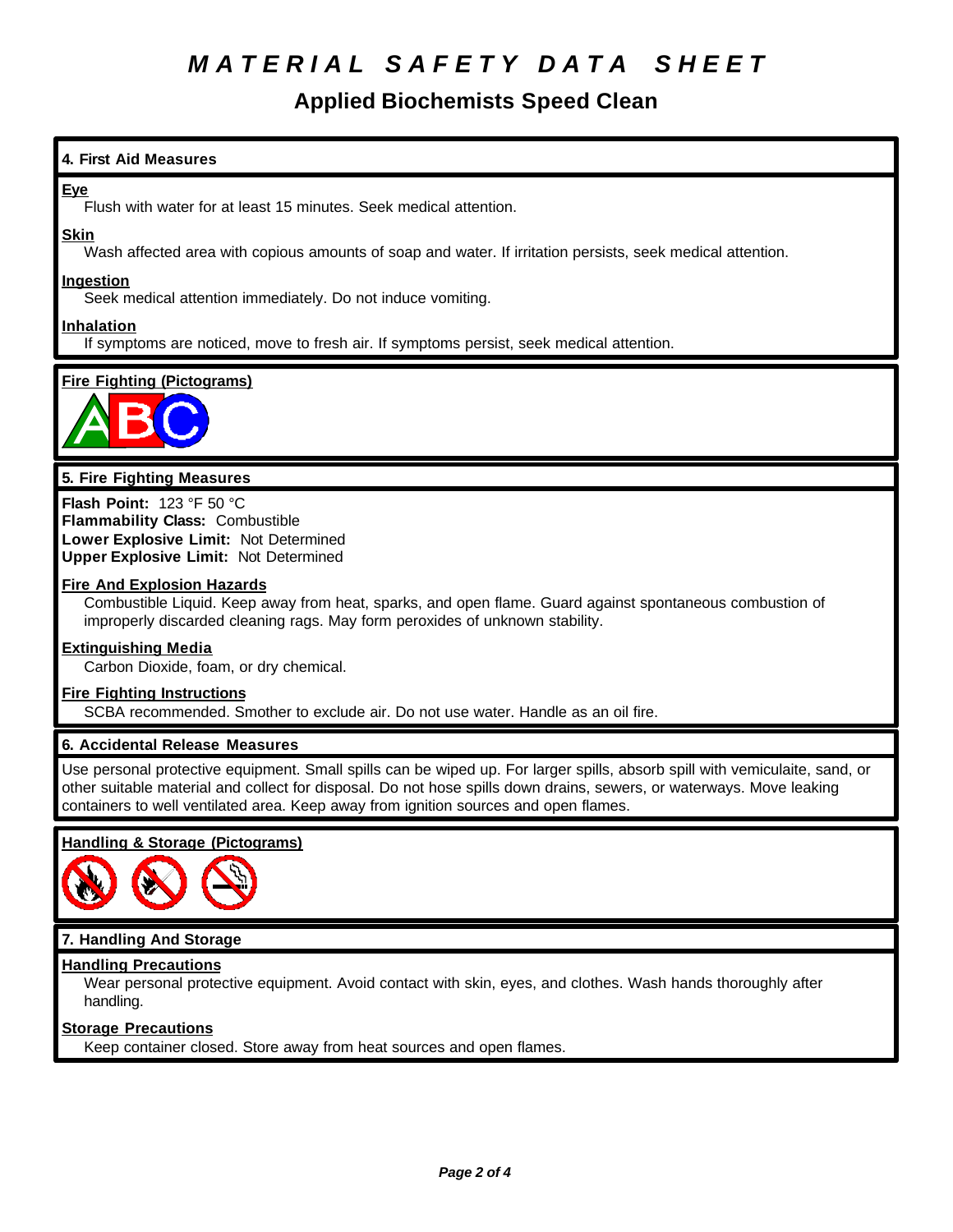# *M A T E R I A L S A F E T Y D A T A S H E E T*

## **Applied Biochemists Speed Clean**

| <b>Protective Clothing (Pictograms)</b>                                                                                                                                                |
|----------------------------------------------------------------------------------------------------------------------------------------------------------------------------------------|
|                                                                                                                                                                                        |
|                                                                                                                                                                                        |
| 8. Exposure Controls/Personal Protection                                                                                                                                               |
| <b>Engineering Controls</b><br>Use in well-ventilated areas.                                                                                                                           |
| <b>Eye/Face Protection</b><br>Safety glasses with side shields (or goggles) recommended.                                                                                               |
| <b>Skin Protection</b><br>Wear chemical impervious gloves.                                                                                                                             |
| 9. Physical And Chemical Properties                                                                                                                                                    |
| <b>Appearance</b><br>Orange Liquid                                                                                                                                                     |
| Odor<br>Citrus                                                                                                                                                                         |
| <b>Chemical Type: Mixture</b><br><b>Physical State: Liquid</b><br>Specific Gravity: 0.984<br>pH Factor: 9.7-9.9                                                                        |
| 10. Stability And Reactivity                                                                                                                                                           |
| <b>Stability: Stable</b><br>Hazardous Polymerization: Will not occur                                                                                                                   |
| <b>Conditions To Avoid (Stability)</b><br>Avoid temperatures over 123F.                                                                                                                |
| <b>Incompatible Materials</b><br>Avoid contact with srong oxidizing agents and acidic agents including acidic clays, peroxides, halogens, vinyl<br>chloride, and iodine pentaflouride. |
| <b>Hazardous Decomposition Products</b><br>Smoke may be acrid and fume irritating. Burning generates CO, CO2, and smoke.                                                               |
| <b>Conditions To Avoid (Polymerization)</b><br>Polymerization catalysts such as aluminum chloride and acidic clays.                                                                    |
| 11. Toxicological Information                                                                                                                                                          |
| No toxilogical data exists for this product.                                                                                                                                           |
| 12. Ecological Information                                                                                                                                                             |
| <b>Ecotoxicological Information</b><br>No ecotoxilogical data exists for this product.                                                                                                 |
| 13. Disposal Considerations                                                                                                                                                            |
| Dispose of in accordance with local, state, and federal regulations.                                                                                                                   |
|                                                                                                                                                                                        |